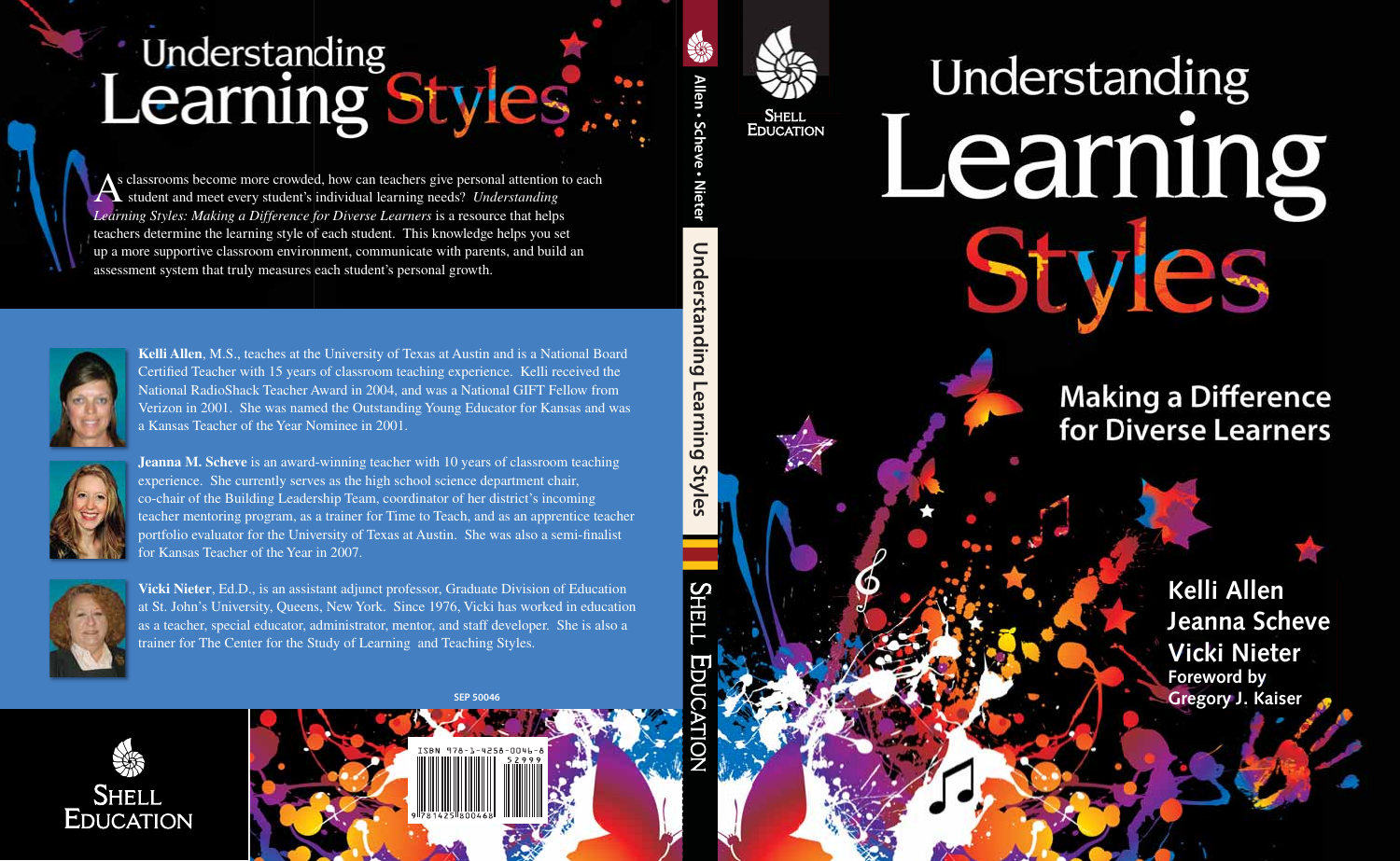*Table of Contents*

es de

| The changing role of the classroom teacher 11                                                            |
|----------------------------------------------------------------------------------------------------------|
| Summary of learning styles discussed throughout the book 12                                              |
| Chapter 1: Anthony Gregore15                                                                             |
|                                                                                                          |
| 18                                                                                                       |
| Application of this model for everyday classroom use                                                     |
|                                                                                                          |
| What can a teacher do with this information? 24                                                          |
| Sample activities for each learning style 25                                                             |
| Teachers and parents working together to accommodate                                                     |
| these learning styles $\ldots \ldots \ldots \ldots \ldots \ldots \ldots \ldots \ldots$ 30                |
|                                                                                                          |
| Think about it! $\ldots \ldots \ldots \ldots \ldots \ldots \ldots \ldots \ldots \ldots \ldots 33$        |
| <b>Chapter 2: Dunn and Dunn Learning Styles Model</b> 35                                                 |
| 35                                                                                                       |
|                                                                                                          |
| Application of this model for everyday classroom use                                                     |
|                                                                                                          |
| What can a teacher do with this information? 47                                                          |
| Sample activities for each learning style  49                                                            |
| Teachers and parents working together to accommodate                                                     |
| these learning styles $\ldots \ldots \ldots \ldots \ldots \ldots \ldots \ldots$ 58                       |
|                                                                                                          |
| Conclusion                                                                                               |
| Think about it! $\ldots \ldots \ldots \ldots \ldots \ldots \ldots \ldots \ldots \ldots \ldots \ldots$ 64 |
|                                                                                                          |
|                                                                                                          |
| $History \dots 66$                                                                                       |
| Application of this model for everyday classroom use                                                     |
|                                                                                                          |
| What can a teacher do with this information? 78                                                          |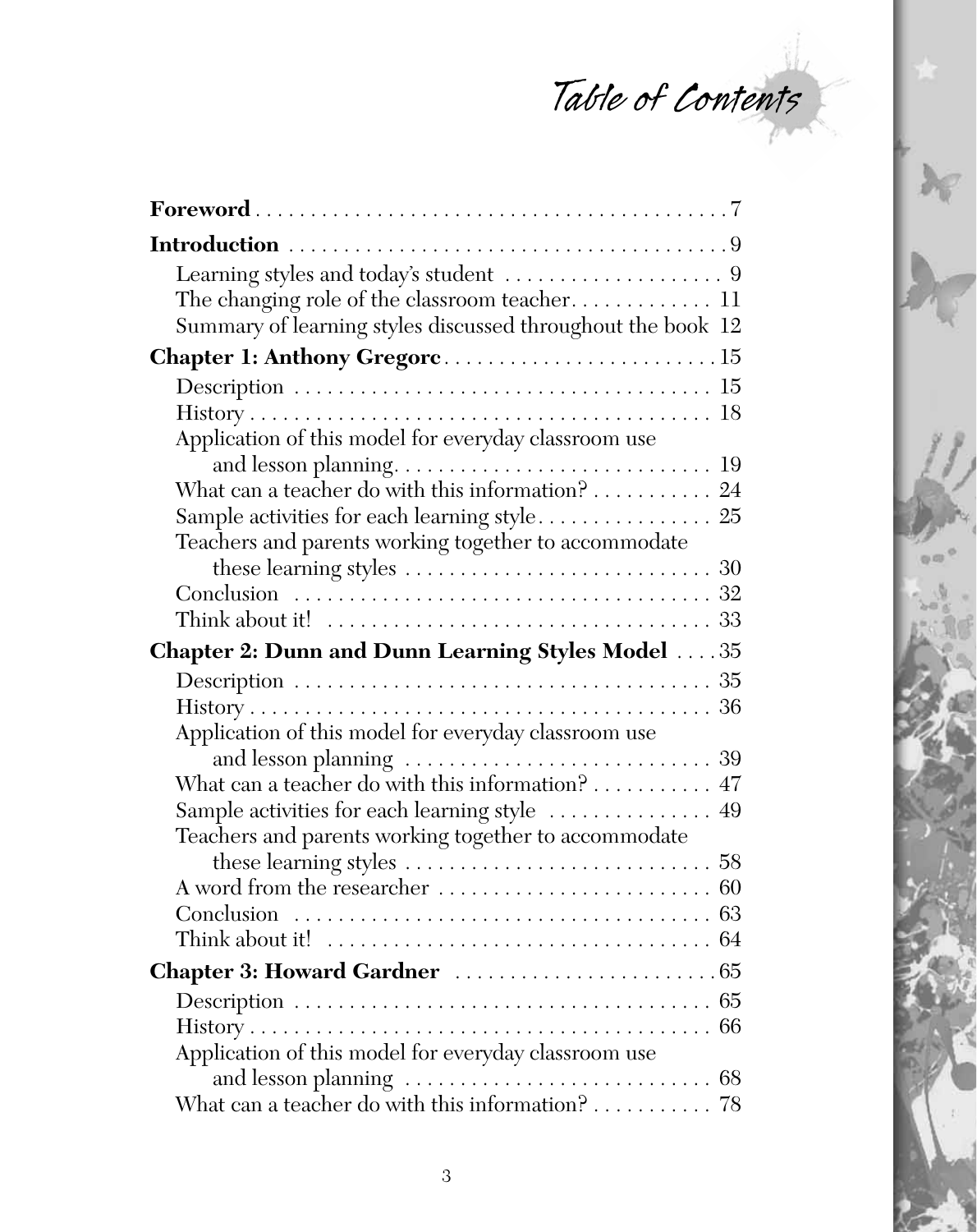| q     |  |
|-------|--|
|       |  |
| hi qa |  |
|       |  |
|       |  |
|       |  |
|       |  |
|       |  |

| Sample activities for each learning style 81                                                              |  |
|-----------------------------------------------------------------------------------------------------------|--|
| Teachers and parents working together to accommodate                                                      |  |
|                                                                                                           |  |
|                                                                                                           |  |
|                                                                                                           |  |
| <b>Chapter 4: Neil Fleming and the VARK Learning Styles</b>                                               |  |
|                                                                                                           |  |
|                                                                                                           |  |
|                                                                                                           |  |
| Application of this model for everyday classroom use                                                      |  |
|                                                                                                           |  |
| What can a teacher do with this information? 105                                                          |  |
| Sample activities for each learning style 108                                                             |  |
| Teachers and parents working together to accommodate                                                      |  |
| these learning styles $\ldots \ldots \ldots \ldots \ldots \ldots \ldots \ldots 117$                       |  |
|                                                                                                           |  |
|                                                                                                           |  |
| Chapter 5: Assessing Learning Styles  121                                                                 |  |
|                                                                                                           |  |
|                                                                                                           |  |
| Learning style assessment and Anthony Gregorc  123                                                        |  |
| Learning style assessment and the Dunn and Dunn model125                                                  |  |
| Learning style assessment and Howard Gardner 132                                                          |  |
| Learning style assessment and Neil D. Fleming  136                                                        |  |
|                                                                                                           |  |
| Think about it! $\ldots \ldots \ldots \ldots \ldots \ldots \ldots \ldots \ldots \ldots \ldots$ 143        |  |
| <b>Chapter 6: The Yes I Can! Model of Organizing Teaching</b>                                             |  |
| Within These Learning Styles 145                                                                          |  |
|                                                                                                           |  |
| $History \ldots \ldots \ldots \ldots \ldots \ldots \ldots \ldots \ldots \ldots \ldots \ldots \ldots 146$  |  |
|                                                                                                           |  |
| Think about it! $\ldots \ldots \ldots \ldots \ldots \ldots \ldots \ldots \ldots \ldots \ldots \ldots 159$ |  |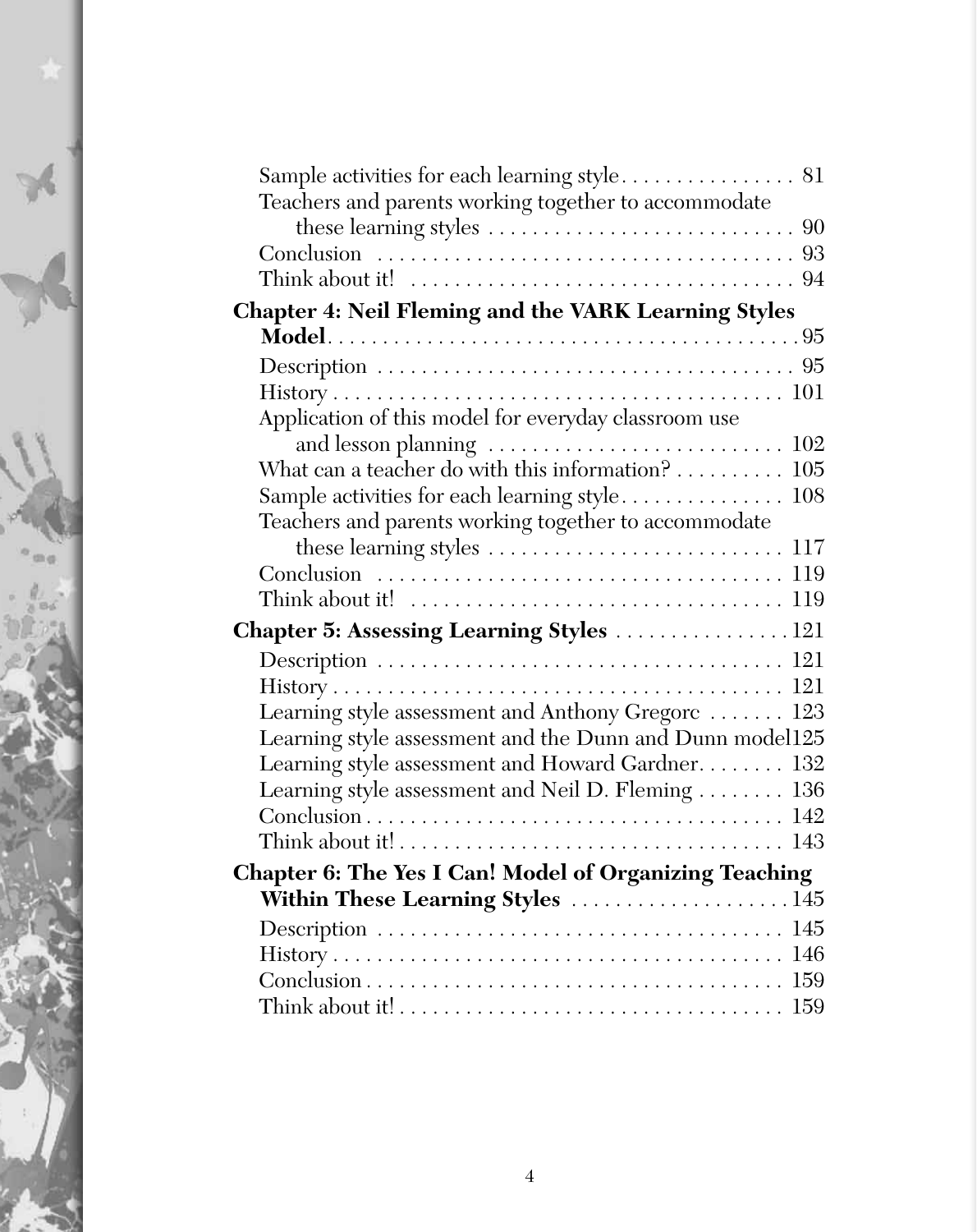| Appendix 6.1: The Yes I Can! Model                         |  |
|------------------------------------------------------------|--|
| <b>Appendix 6.2: Sample Individual Learning Plans</b> 164  |  |
|                                                            |  |
|                                                            |  |
| <b>Appendix 6.3: Individual Learning Plan Template168</b>  |  |
| <b>Appendix 6.4: Individual Standard Log Templates</b> 170 |  |
| Appendix 6.5: The Yes I Can! Model                         |  |
| Student Feedback Survey171                                 |  |
|                                                            |  |
|                                                            |  |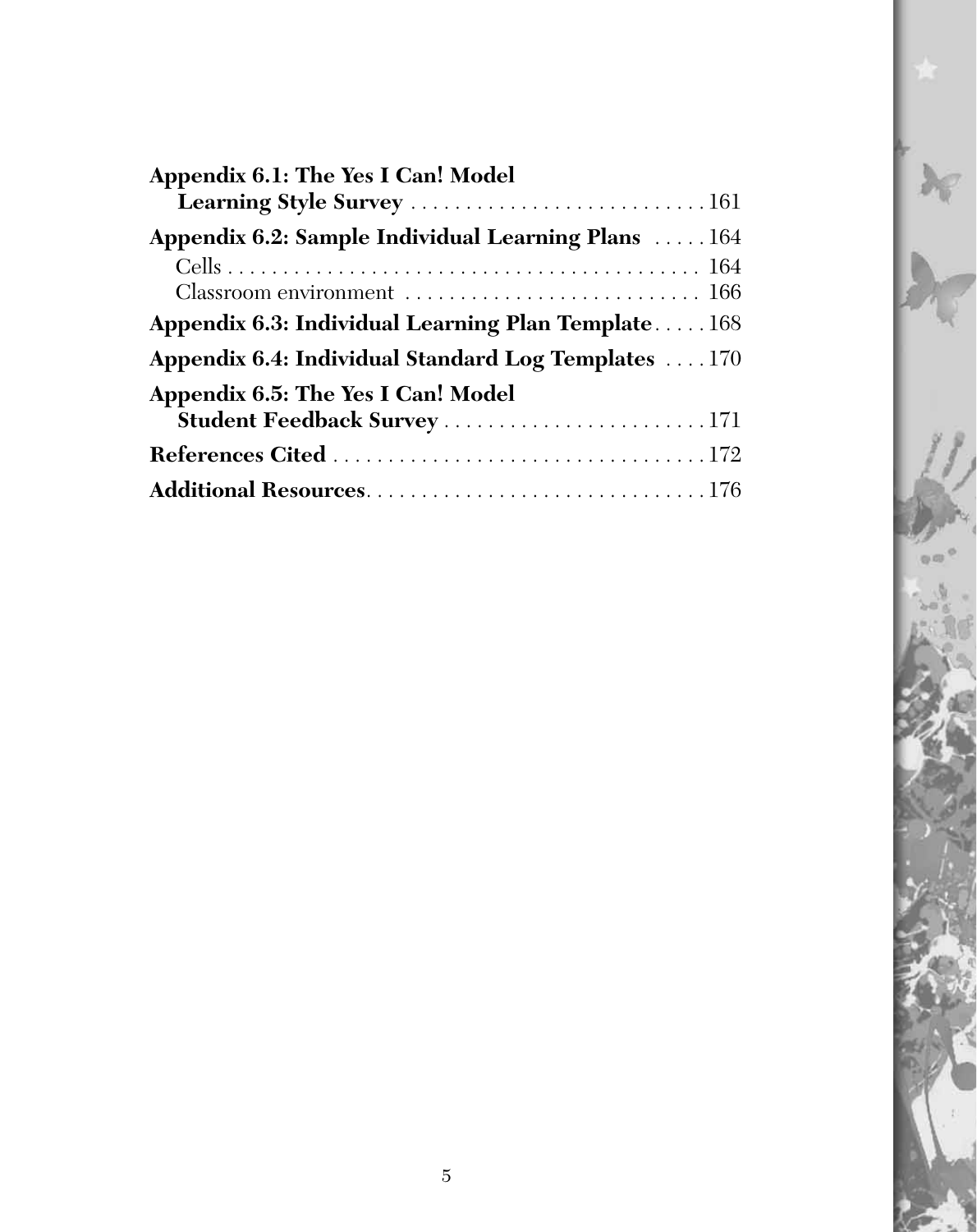# *Introduction*

If you are reading this, you are most likely in the education field at some level, whether it be in teaching, mentoring, or administration. Try to remember when you were sitting where your students are now. Were there times that you felt anxious, ill-prepared, or confused by content that just didn't make sense to you? Maybe you went to another teacher or a peer who explained the content differently, drew a picture, or used props, and finally, you got it! It was probably not that you were incapable of grasping the content, but possibly that the approach used to provide the necessary information was ineffective. In this time of outcomes-based and high-stakes assessments, it is crucial that the most efficient approaches be used in every classroom and with every student. This book offers multiple ways you can rise to the challenge and enhance your classroom with innovative and research-based techniques that will appeal to each learner's strengths.

Every classroom consists of individuals with diverse strengths, backgrounds, and approaches to learning. Understanding and responding to each student's individual learning style can be challenging for teachers. This book will introduce various learning styles, the research behind each style, and how to use this information to engage students in learning activities that are best suited for them. We will discuss numerous types of learning styles and provide practical strategies that enhance learning according to each style.

## *Learning styles and today's student*

What is meant by *learning styles*? A variety of different answers exists, but a formal response is that a learning style is a preferred way of thinking, processing, and understanding information. Each person prefers a pattern of thought and behavior that influences his or her learning process. In other words, we all learn in different ways. You might ask, "If that's *learning style*, then what is *teaching style*?" The *teaching style*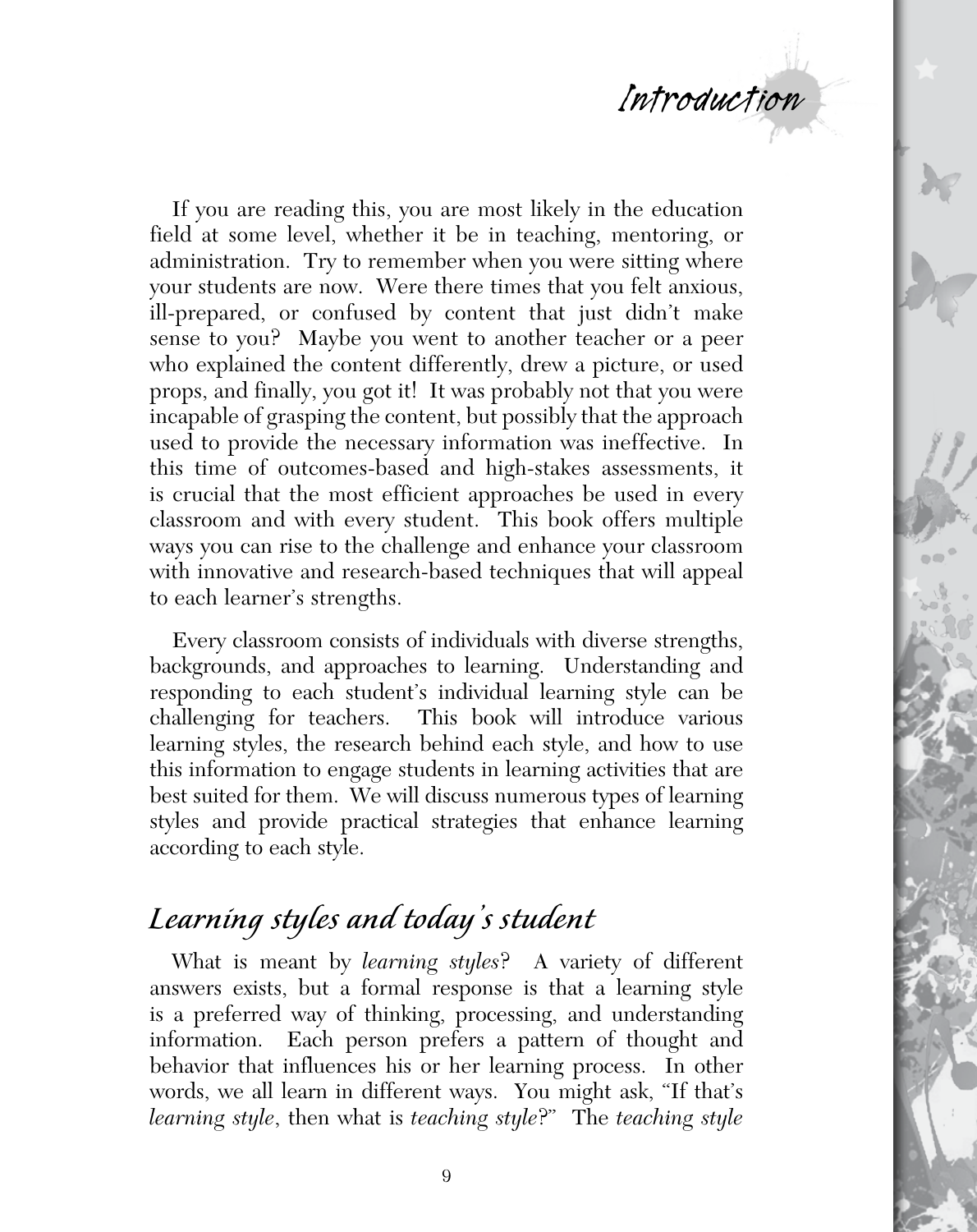is the way instructors teach. Most teachers are chronological, systematic presenters, but the majority of their students do not learn this way. Knowing this information, it is essential to alter teaching strategies to meet the needs of all students. In other words, if students cannot learn the way we teach them, then we must teach them the way they learn best.

Current educational reform involves changing the classroom from a teacher-centered to a student-centered environment. It is old-fashioned and archaic to see the teacher as the provider of all knowledge, with students simply learning the information in whichever way the teacher chooses to present it. For many years, educators have known that students learn by different means. But, we are finally beginning to change the way that we teach to encompass these different learning styles.

This generation of students has more resources available to them at their fingertips than any previous generation. As a society, we revel in the freedom of choice to have just about anything tailored to our exact needs and wants, from fast food restaurants to customized cell phone plans. To meet the demanding needs of today's extremely diverse learners, teachers need activities that utilize current technological applications and are tailored to each individual's personal learning styles.

Every child is born with the capability to learn. Yet children (and adults) generally have a preferred style in which they learn best. A student may learn through a combination of styles, but usually he or she favors one learning style over others.

For example:

- You may be able to spell by visualizing a word, but your students may not be able to memorize spelling words unless they write them down first.
- Your students may prefer making a model to demonstrate a concept rather than writing a description of the concept.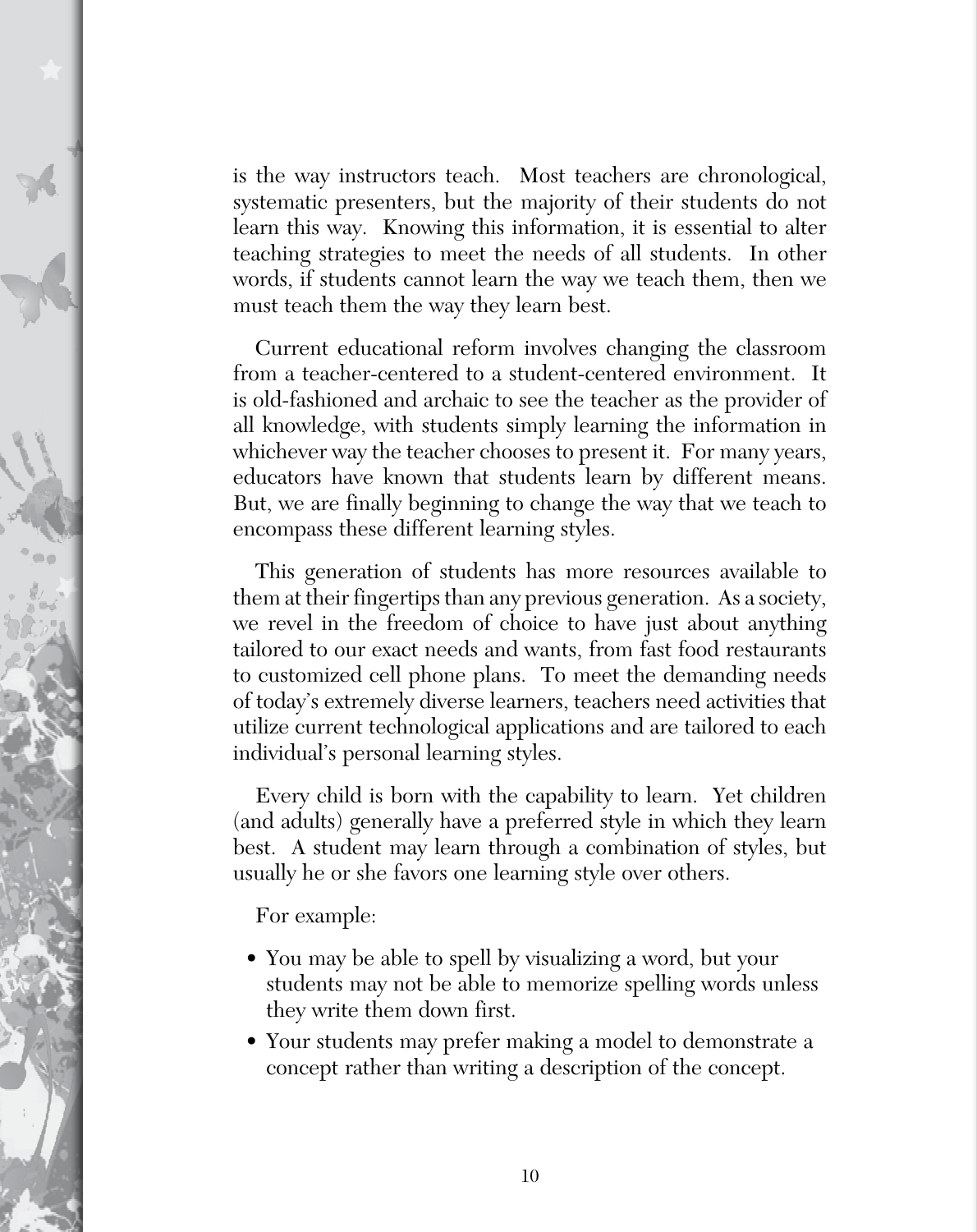There is no right or wrong learning style. A teacher's primary learning style may be different from his or her student's learning style(s). For a teacher to work effectively with a student, the teacher needs to understand his or her own learning style, as well as that of the student.

As a parent, when you identify how your child learns best, you can help the child have more positive learning experiences in school. Understanding your child's learning style can help you communicate more effectively with him or her and assist in guiding the child through academic challenges. In addition to being aware of your child's strengths, it's equally important to help your child strengthen his or her weaker areas. The more you learn about your student's learning style, the easier it is to understand why some aspects of school are easy for them and other aspects are not.

### *The changing role of the classroom teacher*

Today's classrooms are extremely diverse. Students possess a wide range of backgrounds, interests, experiences, abilities, and learning styles. Accommodating all of these differences is possibly the single greatest challenge for today's teachers.

To meet this challenge, teachers need a deep understanding and a strong desire to make content approachable for the diverse groups of students. Besides understanding the content, teachers must also have a solid understanding of their students. They must recognize and respect the importance of building strong relationships with each student.

Understanding learning styles means educators have a better understanding of how to offer students different options so learning activities can be tailored to each individual's preferred learning style(s). To be successful leaders, teachers must provide a variety of learning approaches for their students so these individual differences can be recognized and accommodated. Understanding the various ways in which children learn, as well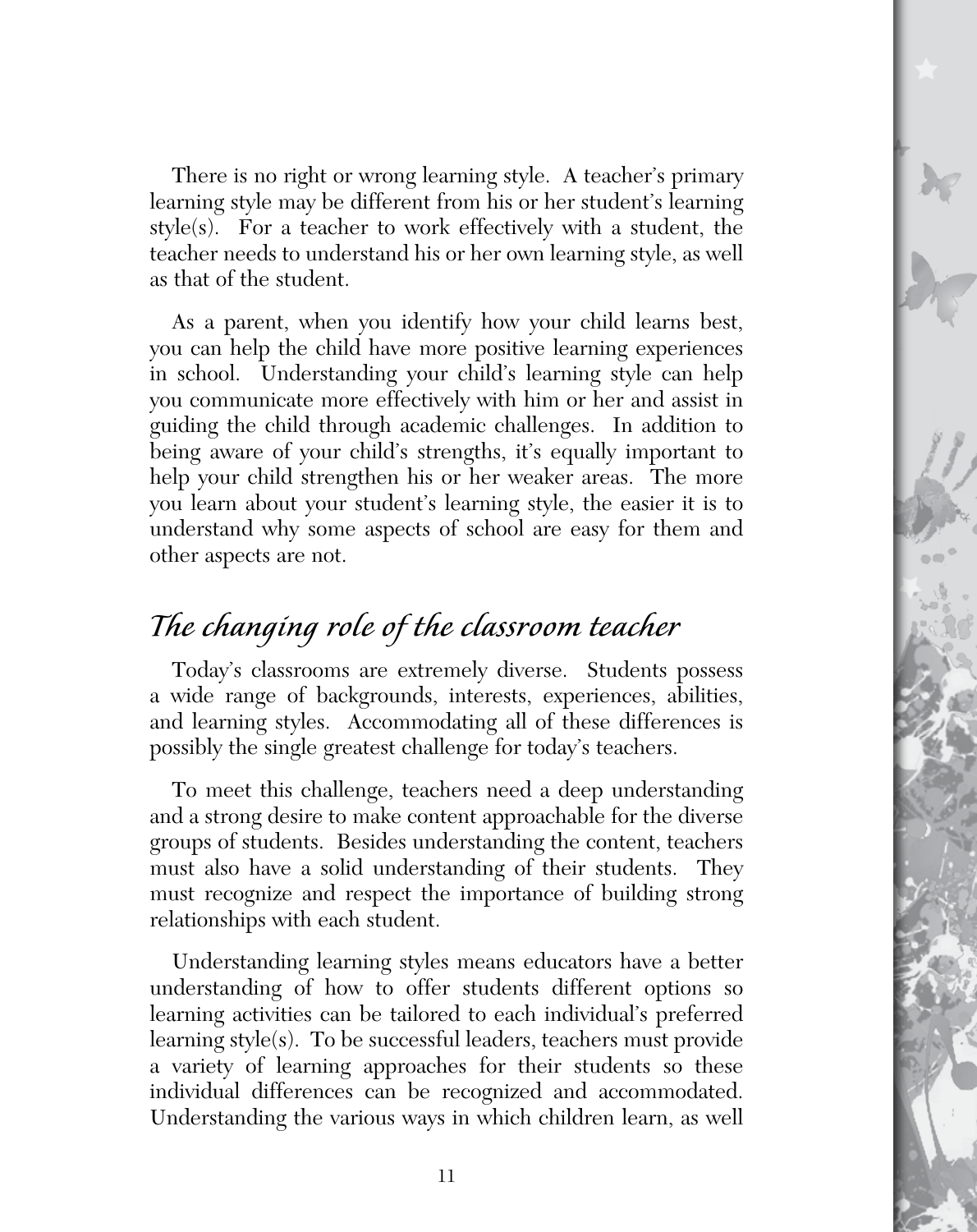as how they interact with and process information, can help educators modify their lessons so that all students have an equal opportunity for success. This knowledge is also beneficial for parents so they can be more supportive at home.

It is imperative that today's teachers be able to describe and identify learning styles. Students do not have a single learning style. The brain works in many different ways. We use many styles to learn, depending on the circumstances. Once teachers are able to identify various learning styles, they can use that information to develop instruction tailored to the particular styles represented in their classrooms and to manage their classroom according to these styles.

Knowing his or her learning style helps that student recognize his or her preferred method for taking in information. Furthermore, as multiple intelligence theory tells us, students will know how to express his or her "smartness" to the outside world.

# *Summary of learning styles discussed throughout the book*

There has been a great deal of research on learning styles over the last 50 years. This book summarizes that research and provides applications for your classroom.

**Chapter 1** describes the work of Anthony Gregorc. Gregorc's learning style research has helped teachers recognize how personality differences can either enhance or impede communication between individuals.

**Chapter 2** focuses on the work of Dunn and Dunn. Their research identified significant stimuli that may influence learning and manipulate the school environment.

**Chapter 3** discusses the work of Howard Gardner, who identified individual talents or aptitudes in his Multiple Intelligences theories.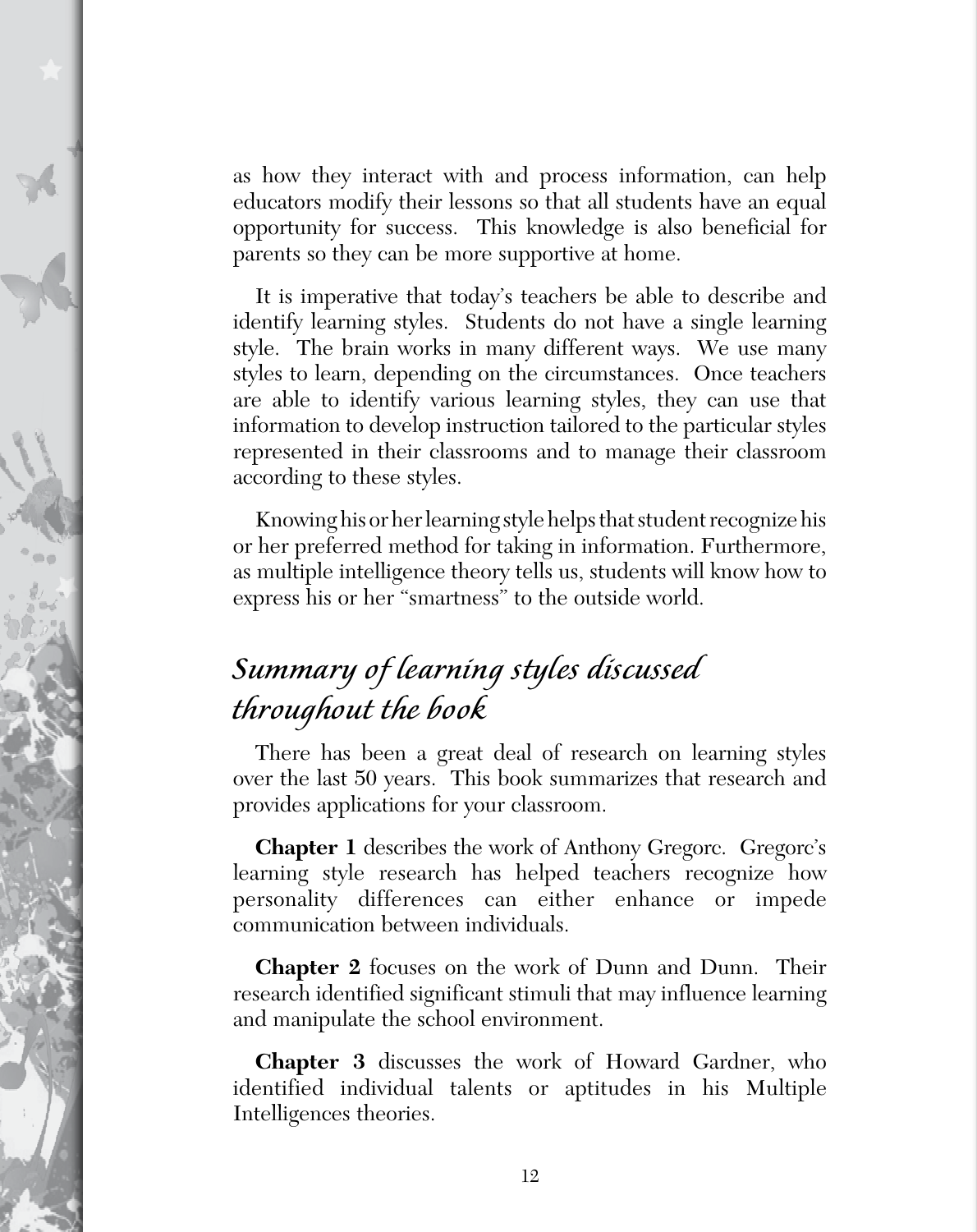**Chapter 4** includes the work of Neil D. Fleming, who developed the VARK questionnaire to assess an indivdual's preferred means of receiving information and delivering communication.

This book discusses the work and research done by each of these leading researchers and the impact his or her work has had on classrooms around the world. In **Chapter 5**, we offer a description of how to use your knowledge of learning styles to design effective, individualized assessments based on the theories of each researcher.

Relationships exist among the researchers discussed throughout this book. Fleming and Gregorc both focus on perceptual modes of giving and receiving information. Dunn and Dunn focus on the effects of environmental stimuli on the efficiency of the perceptual mode, and Gardner's work reflects both the aspects of perceived preferences for gathering and processing information along with aspects of psychological partialities. Because the theories often overlap, **Chapter 6** shows how we were able to integrate all the research into an Individual Learning Plan (ILP) system called The Yes I Can! Model. Sample ILPs are discussed, and blank templates are provided in the Appendix so you can start designing your own Yes I Can! Model portfolios and assessments.

The **Appendix** also offers sample student surveys and feedback forms designed as tools for the teacher to use to reflect upon his or her own practice as to whether the strategies used in class were actually effective. A complete reference list is also provided, along with additional resources such as links to useful websites.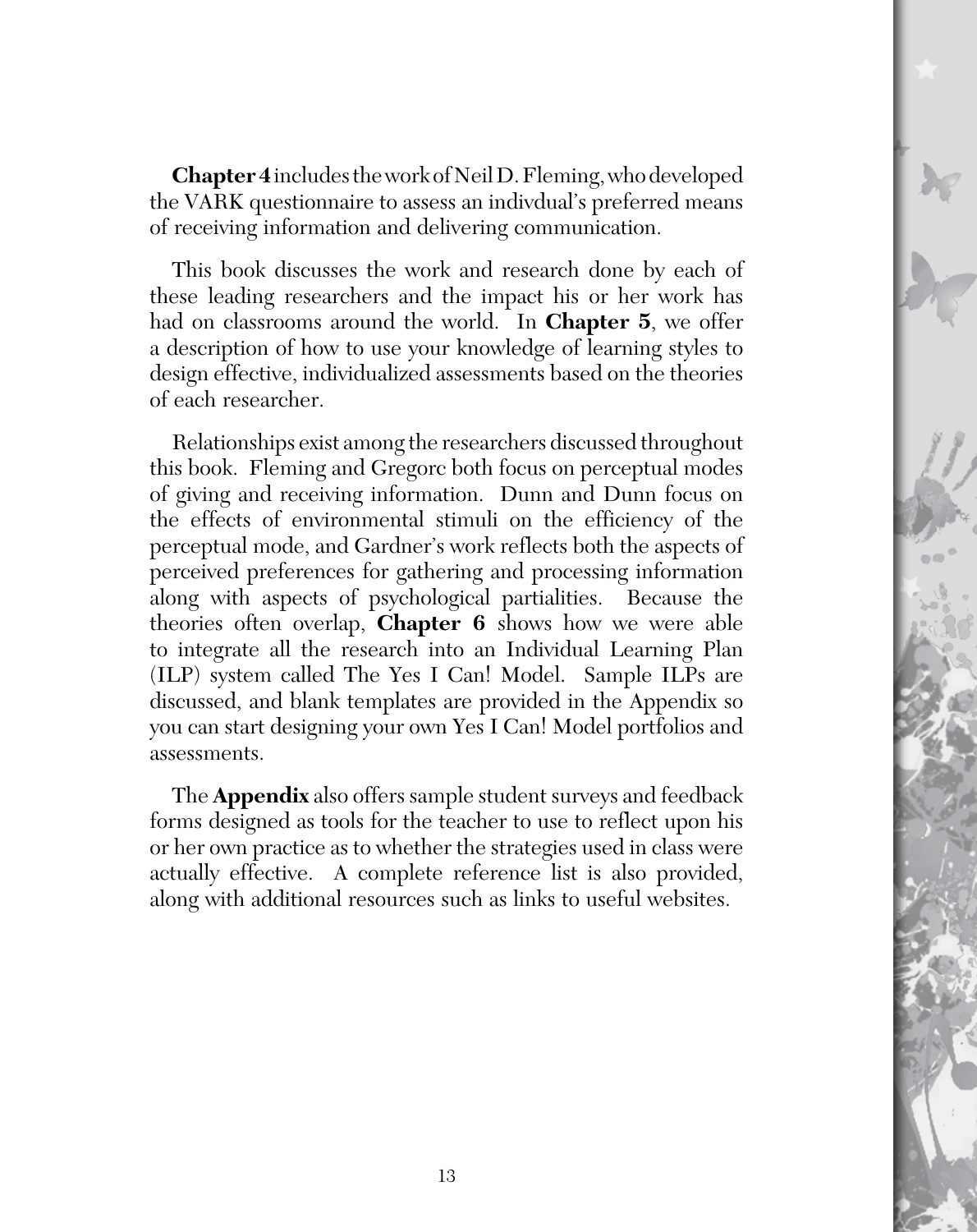# Gregorc's Mind Style characteristics

| <b>Concrete Sequential individuals</b>                                                                                                                                                                                                                                                                                                                                                                             | <b>Concrete Random individuals</b>                                                                                                                                                                                                                                                                                                                                                                                                        |
|--------------------------------------------------------------------------------------------------------------------------------------------------------------------------------------------------------------------------------------------------------------------------------------------------------------------------------------------------------------------------------------------------------------------|-------------------------------------------------------------------------------------------------------------------------------------------------------------------------------------------------------------------------------------------------------------------------------------------------------------------------------------------------------------------------------------------------------------------------------------------|
| are natural organizers and<br>closely follow directions.<br>• prefer carrying out tasks<br>step-by-step.<br>• enjoy hands-on projects.<br>• favor things to be ordered and<br>arranged in specific ways.<br>• have difficulty sitting still for<br>long periods of time.<br>• look for constructive activities<br>to do.<br>• need and enjoy structured<br>situations.<br>prefer clear and definite<br>directions. | are extremely independent and<br>competitive.<br>• enjoy taking risks.<br>• often skip details and steps.<br>are extremely curious.<br>seek innovation.<br>• prefer investigation and<br>experimentation.<br>exhibit originality and<br>creativity.<br>dislike structure.<br>often fail to read instructions or<br>directions.                                                                                                            |
| • have a fear of being wrong.                                                                                                                                                                                                                                                                                                                                                                                      |                                                                                                                                                                                                                                                                                                                                                                                                                                           |
| <b>Abstract Sequential individuals</b>                                                                                                                                                                                                                                                                                                                                                                             | <b>Abstract Random individuals</b>                                                                                                                                                                                                                                                                                                                                                                                                        |
| • think in structured, logical, and<br>organized ways.<br>avidly read for new information<br>and ideas presented in logical<br>ways.<br>$\bullet~$ prefer quiet environments in<br>which to think and work.<br>• fear appearing foolish or<br>uninformed.<br>seek intellectual recognition.<br>gather information and analyze<br>ideas.<br>are lifelong learners.<br>• enjoy debating controversial<br>ideas.      | have a fear of not being liked<br>٠<br>or approved of.<br>• are highly imaginative.<br>• tend to personalize<br>information.<br>• focuses on relationships and<br>friendships.<br>tend to take on multiple<br>projects or tasks at the same<br>time.<br>enjoy learning through<br>discussions and sharing of<br>ideas.<br>dislike routines and order.<br>are very sensitive to feelings.<br>are flexible and respond to<br>change easily. |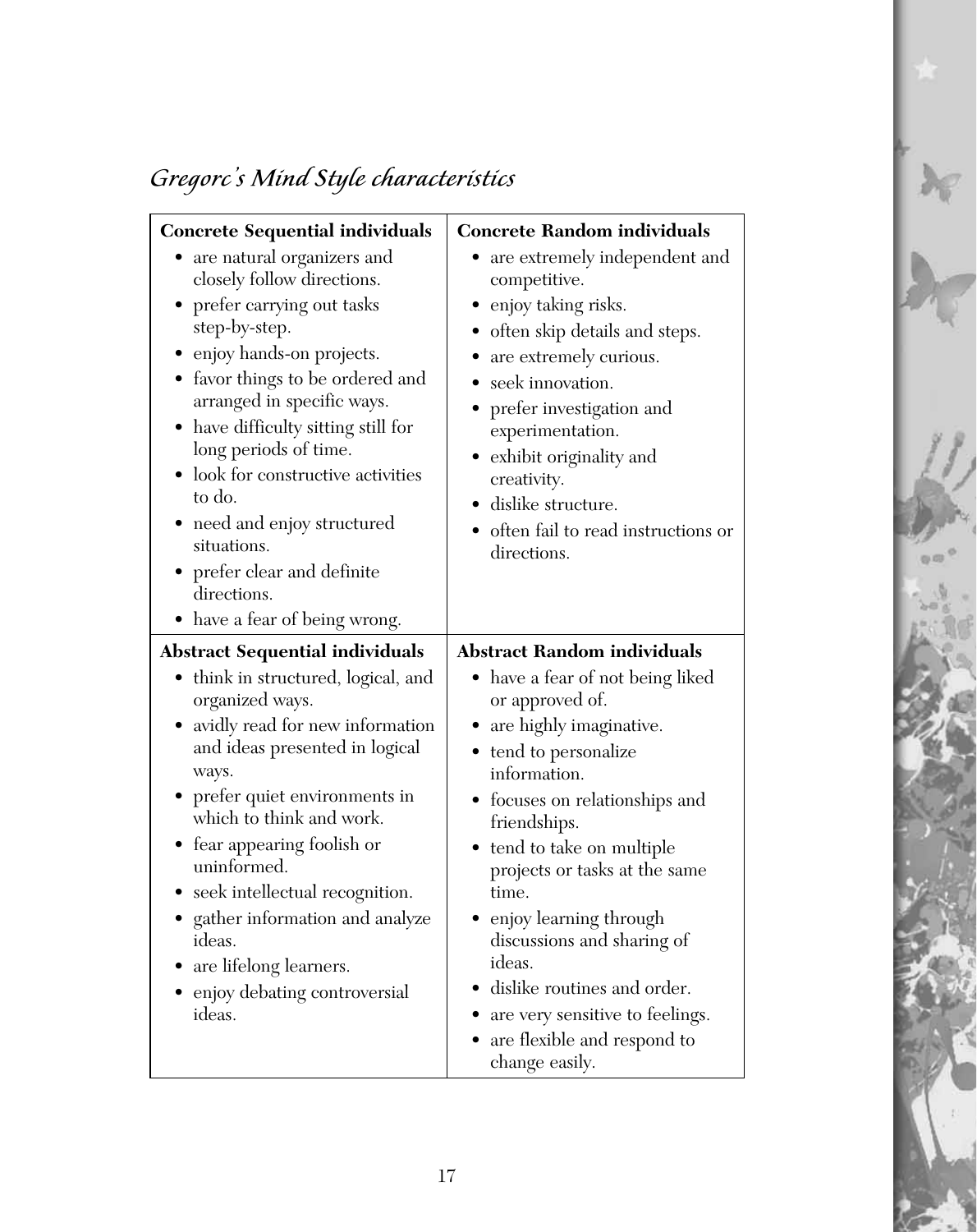The following tables include characteristics of each type of learner. Information on what each type of learner does best, the difficulties associated with each type of learner, tips for the instructional focus, the preferred learning focus, and details about the ideal learning environment are included in the table. This information can assist teachers in meeting the diverse needs of each type of learner.

| <b>Characteristics</b>                                                                                                                                                                                                                                                                                                                                       | <b>Preferred learning environments</b>                                                                                                                                                                                                                                                               |
|--------------------------------------------------------------------------------------------------------------------------------------------------------------------------------------------------------------------------------------------------------------------------------------------------------------------------------------------------------------|------------------------------------------------------------------------------------------------------------------------------------------------------------------------------------------------------------------------------------------------------------------------------------------------------|
| practical<br>organize<br>detailed<br>efficient<br>What is difficult for these learners?<br>• working in groups<br>• use of imagination<br>abstract ideas<br>incomplete or unclear directions<br>dealing with unpredictable people<br>• working in unorganized environments<br>making choices<br>answering "what if" questions<br>dealing with opposing views | • orderly<br>quiet<br>routines to follow<br>• highly structured<br><b>Instructional focus</b><br>• working systematically, step-by-step<br>having a schedule to follow<br>a structured environment<br>routines, directions, and details<br>knowing what's expected of them<br>• realistic situations |
| Preferred learning strategies<br>hands-on approaches<br>$\bullet$<br>use of computers<br>projects<br>• workbooks<br>gathering data<br>• guided practice<br>• whole-group instruction                                                                                                                                                                         | What do these learners do best?<br>apply ideas in a practical way<br>fine-tune ideas to increase proficiency<br>$\bullet$<br>follow directions<br>• gather facts<br>• work well within time limits                                                                                                   |

#### Concrete Sequential learners

**Student profile:** Katie is a typical concrete sequential learner. She follows directions very well and is adept in following the routines and procedures the teacher has established. She isn't afraid to keep other students in line. Katie is attentive to details and is the go-to gal if you want to know what is going on in her classroom. She likes choices to be black or white and struggles with the gray areas. She is the "planner."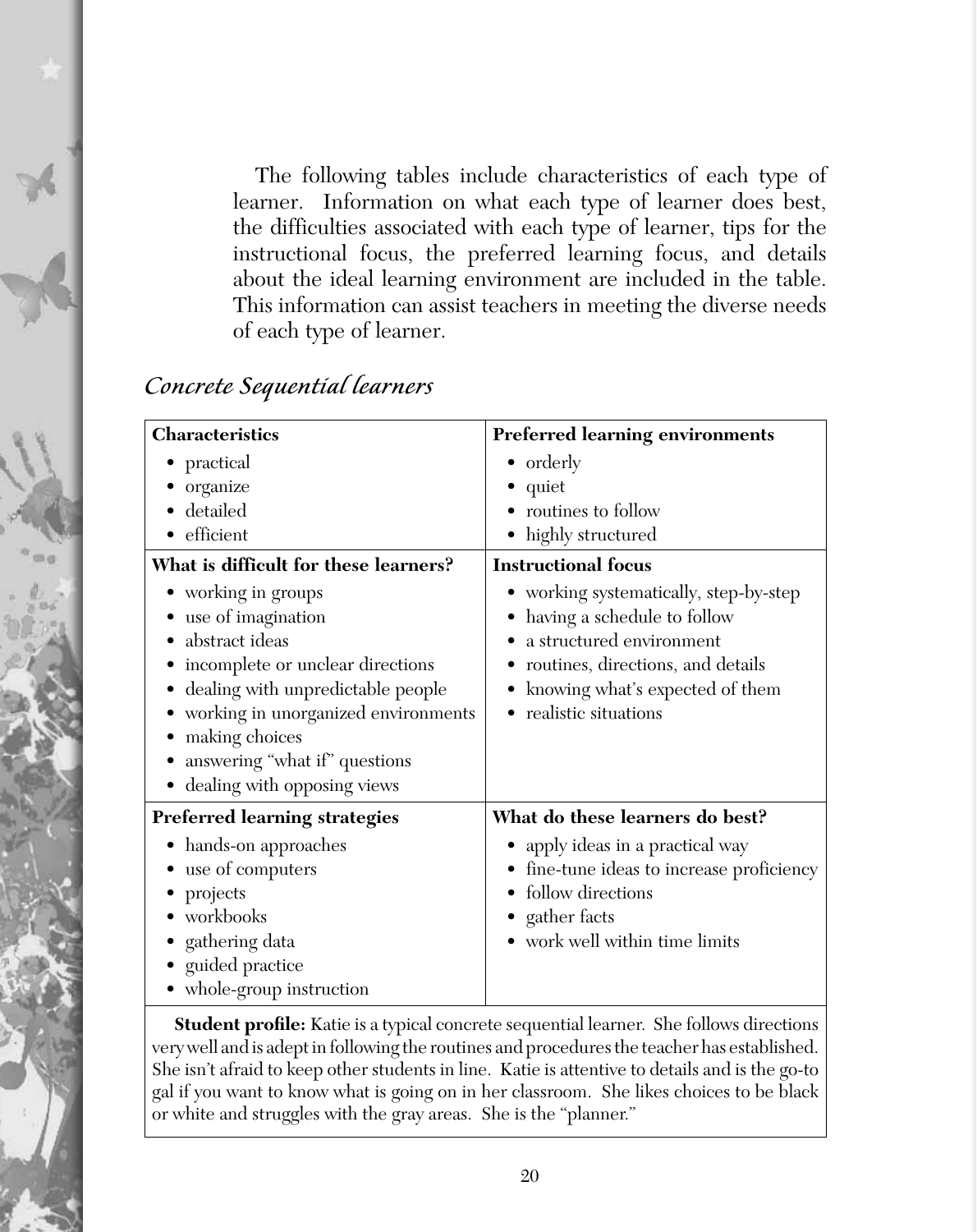#### **Activity #1: Raft Model**

**Learning style preference:** Concrete Sequential

**Description:** The students design, research, and use appropriate materials to create a model of the raft used by Jim and Huck to float down the Mississippi River. Then, each student must type a short description of how the model was made, including why the materials used were chosen. Students work individually. The teacher provides a schedule for completion of tasks that also serves as a checklist for progress.

#### **Accommodations for special needs populations:**

**English language learners:** These students thrive when they are working independently on hands-on projects while receiving personal attention from the teacher. Producing a physical model of the raft will eliminate common language barriers, as well.

**Above-level learners:** Students' descriptions should include illustrations and at least three research sources used to help them design their rafts.

**Below-level learners:** Allow them more time to design their model with fewer requirements for the length of the description. The teacher should provide a schedule for students to follow that includes daily expectations for progress.

#### **Varying instructional methods according to grade level:**

**Elementary level:** Teachers may read this book or a similar book to their students. A suggested project is to build rafts out of craft sticks. Students follow step-by-step instructions to create the raft, which also serves as a good lesson in reading directions.

**Intermediate level:** For middle school students, hold a competition to determine which raft floats the best.

**Secondary level:** Students research practical designs for their rafts and incorporate knowledge from other disciplines, such as physics principles of buoyancy and density, into their descriptions. Students present their models and justify the design and the materials they selected.